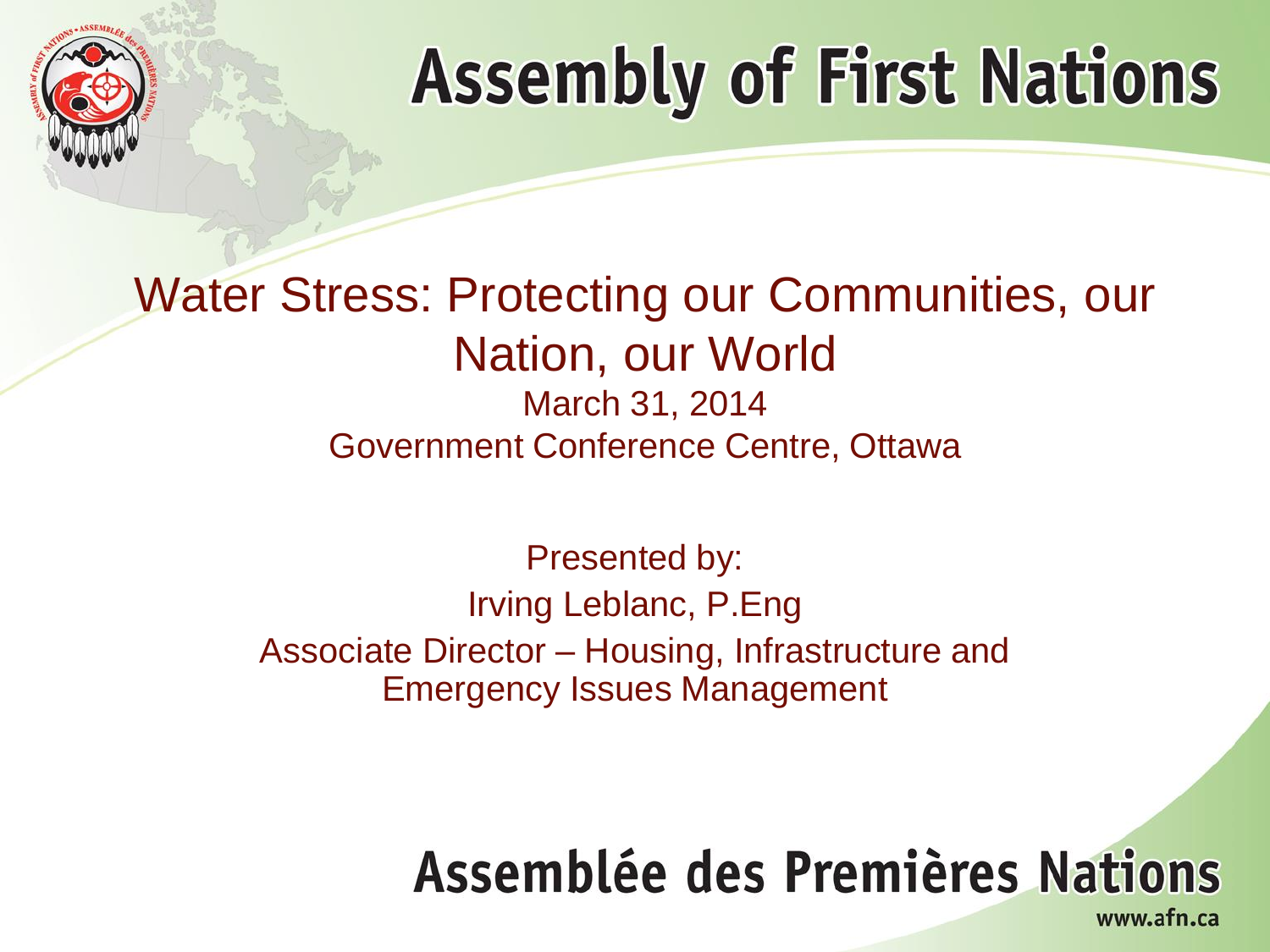

The Assembly of First Nations (AFN) is the national organization representing First Nations citizens in Canada. The AFN represents all citizens regardless of age, gender or place of residence.

Housing and Infrastructure Directorate advocates on behalf of Canada's First Nations in areas of housing, infrastructure, water, wastewater , emergency issues management, and source water protection.

### Assemblée des Premières Nations

www.afn.ca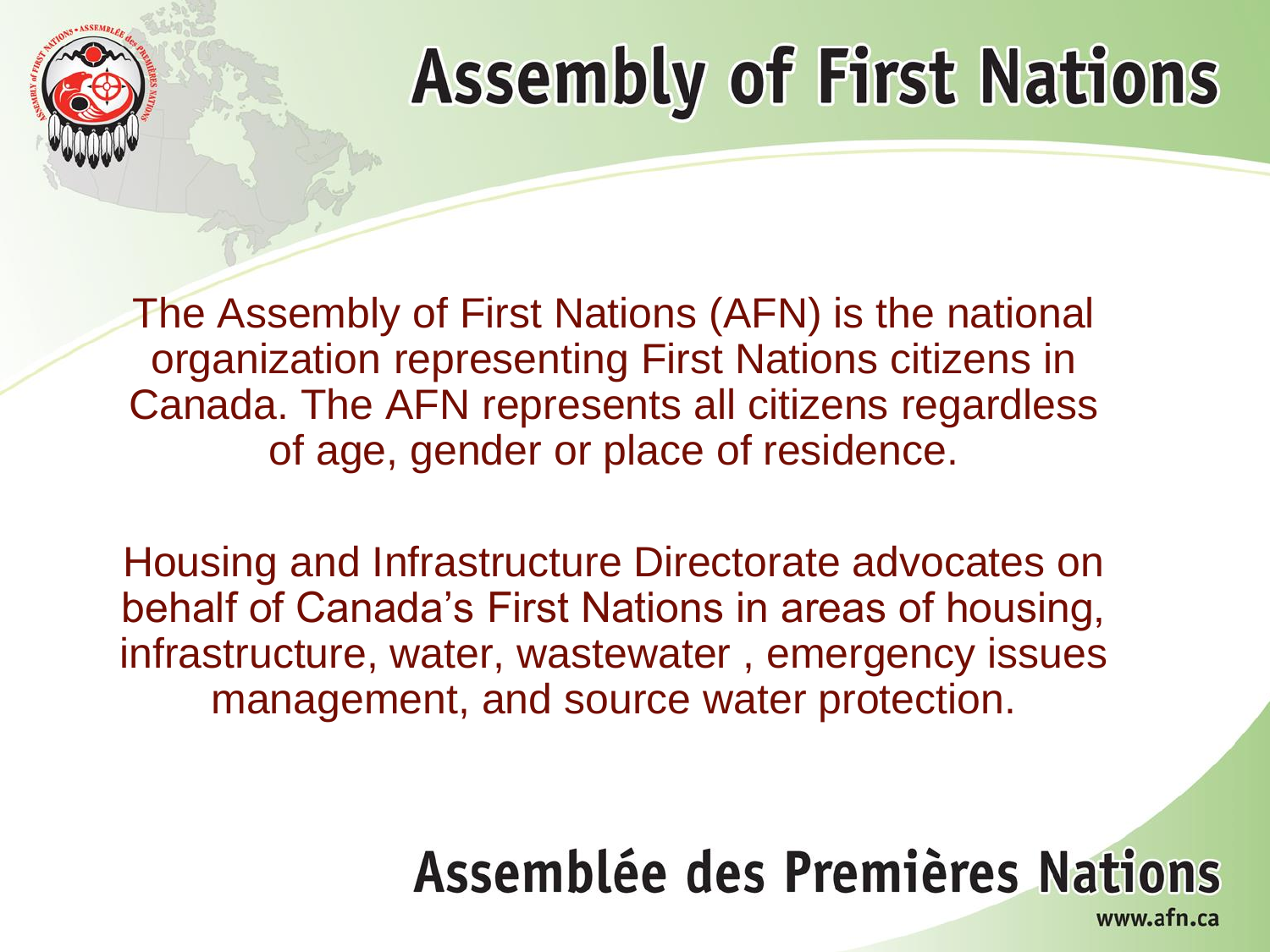

#### FIRST NATIONS AND RIGHT TO WATER

- First Nations have a deep sense of the sacredness and spiritual being of water
- To First Nations, water is to respected through ceremony and practice
- Water cannot be possessed for purposes of sale or restrictive uses
- Water is to be shared freely and protected

### Assemblée des Premières Nations

**3**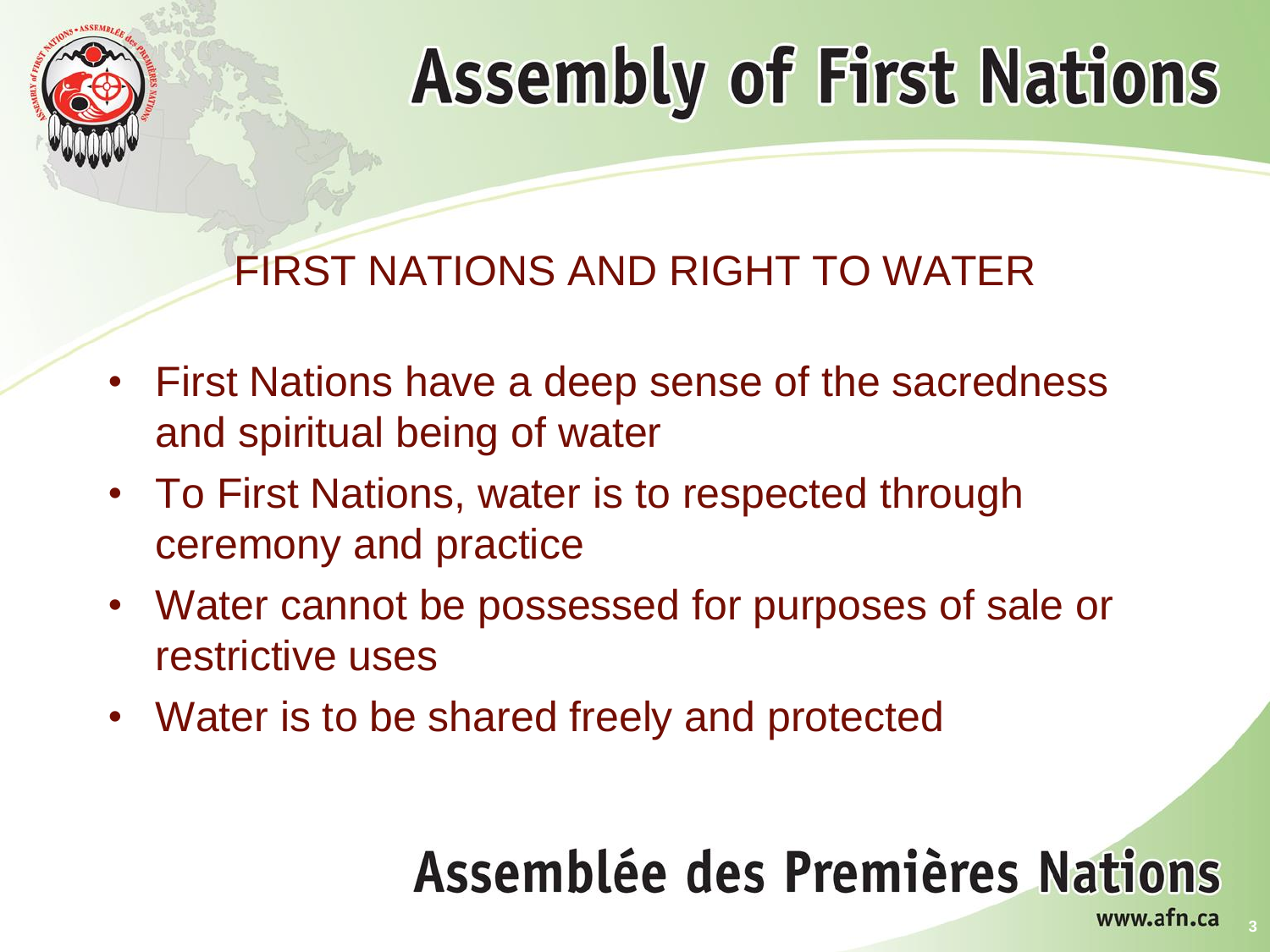

#### *Safe Drinking Water for First Nations Act*

- Royal assent June 19, 2013
- Came into force November 2013
- Addresses health and safety issues on reserve lands and certain other lands by providing for regulations to govern drinking water and waste water treatment in First Nations communities.
- Regulations could be made on a province-by-province basis to mirror existing provincial regulatory regimes, with adaptations to address the circumstances of First Nations living on those lands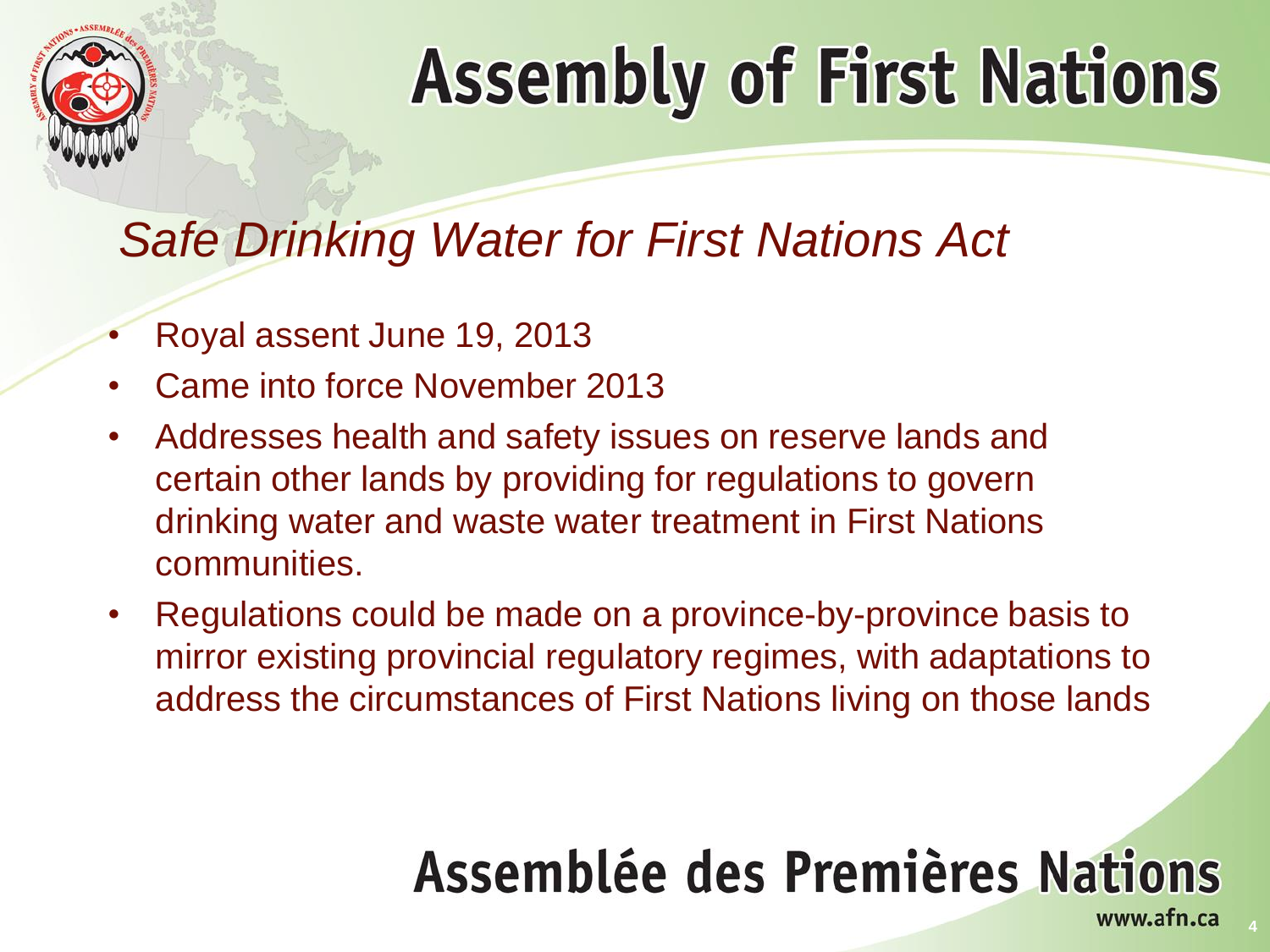

#### *Safe Drinking Water for First Nations Act*

- First Nations were not consulted in its development.
- It will create new regulations and standards but does not provide First Nations with any resources to meet those new standards.
- First Nations may then be punished for not meeting these new regulations.
- This is clearly unfair and is dangerous because many First Nations will still suffer from a lack of safe drinking water.

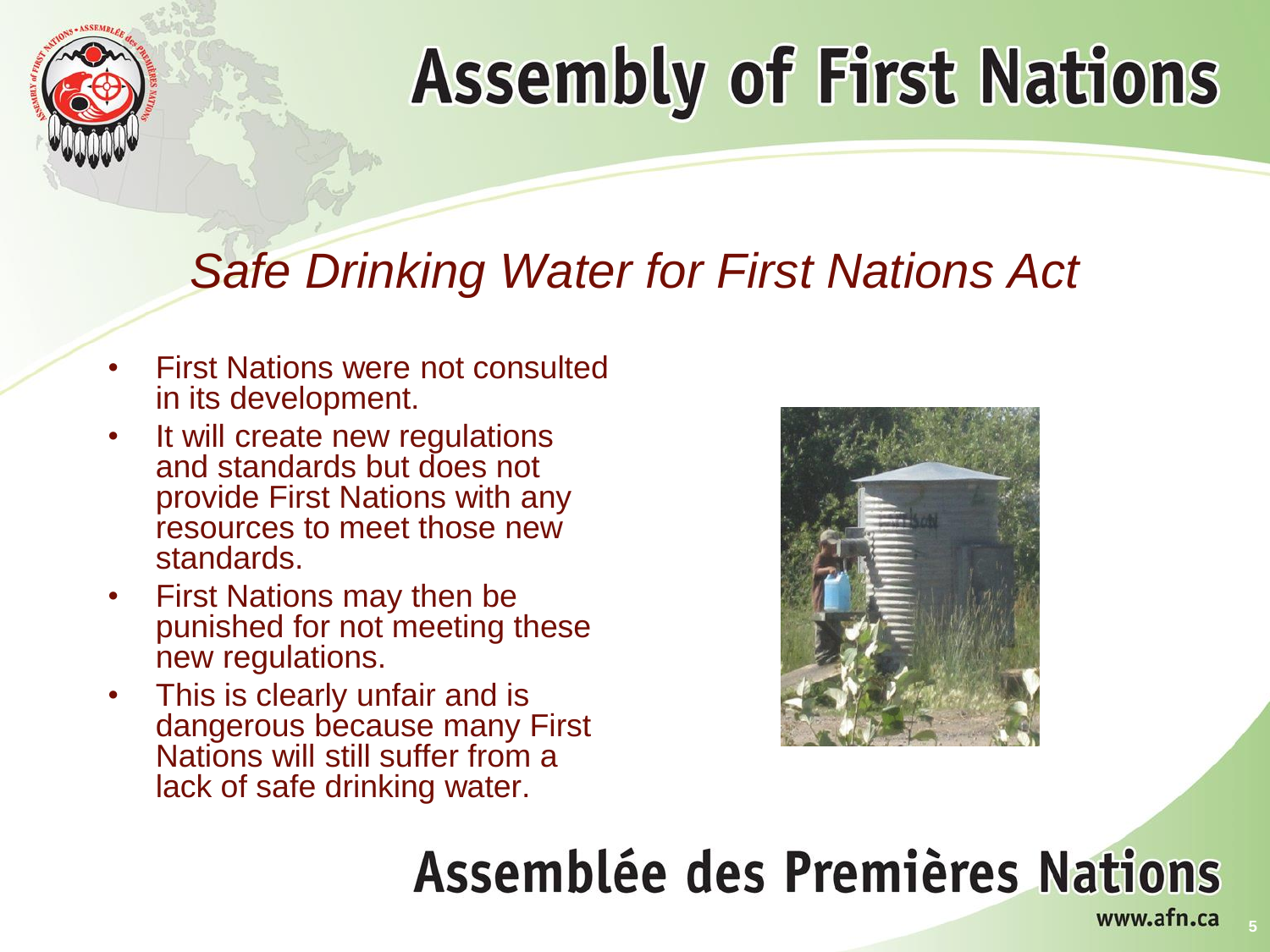

#### Risk Analysis - Systems

#### 807 **water systems** inspected:

- 314 (39%) high overall risk
- 278 (34%) medium overall risk
- $\cdot$  215 (27%) low overall risk.
- **1.5% of the homes (1,880) are reported to have no water service.**

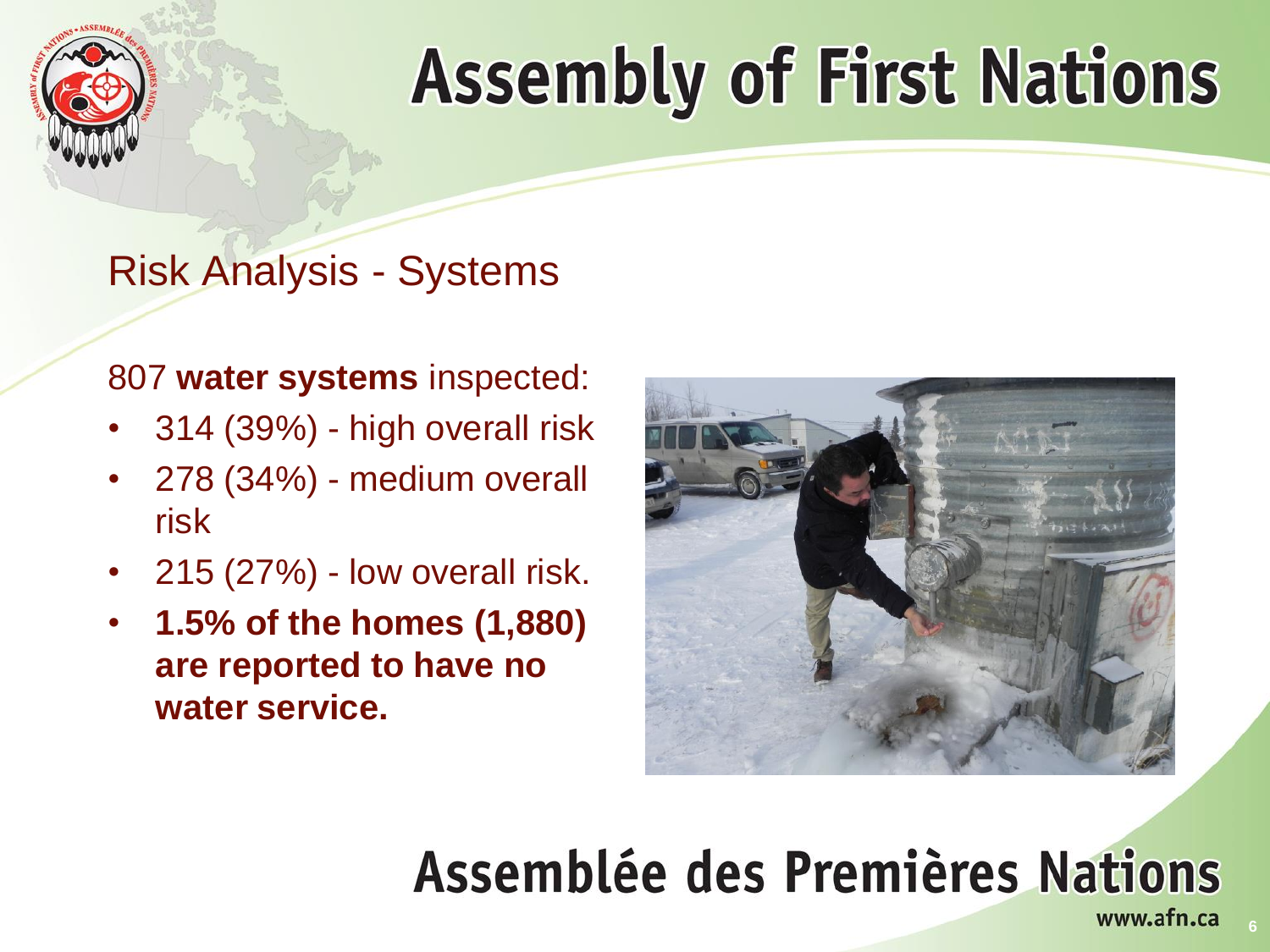

### Risk Analysis – Wastewater Systems

- 72 (14%) high overall risk
- 272 (51%) medium overall risk
- 188 (35%) low overall risk.
- **2% of the homes (1,777) are reported to have no service.**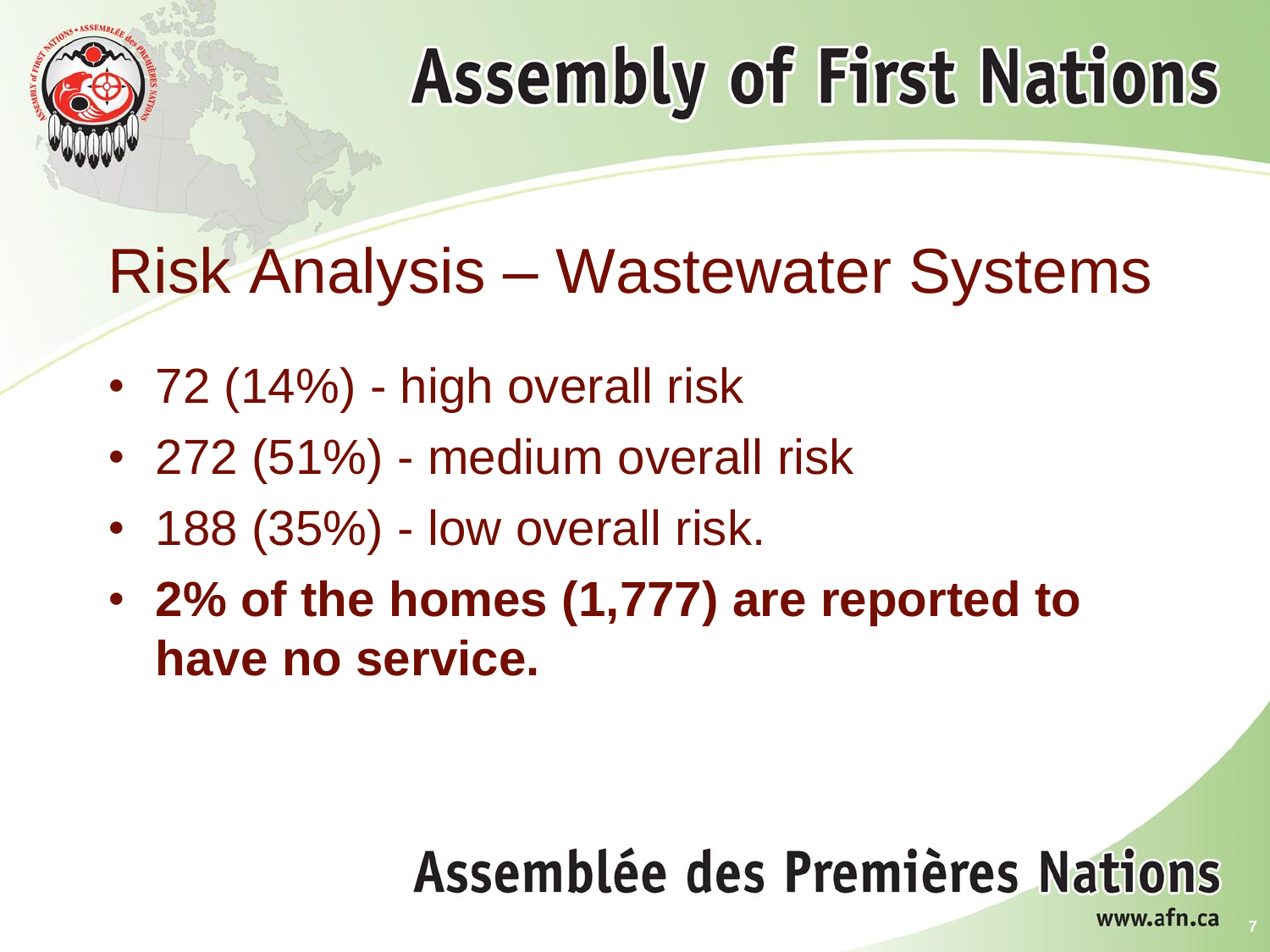

## **Operators**

- Only 54% of water systems and 49% of wastewater systems have a fully certified primary operator.
- For water systems approximately 81% of the systems had a backup operator
- for wastewater systems approximately 74% of the systems had a backup operator



**8**

www.afn.ca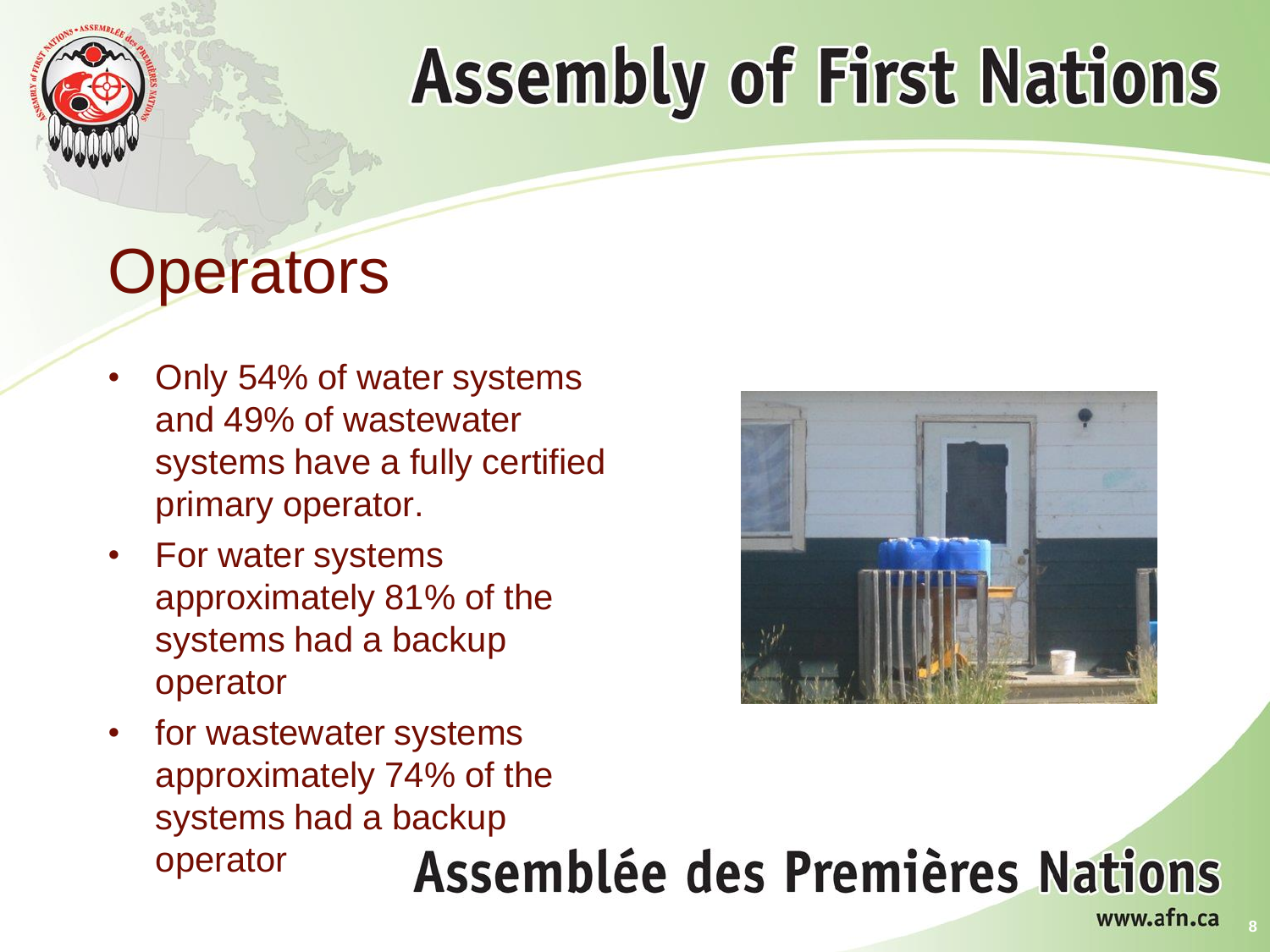

Current situation

- As of Feb 28, 2014, there were 135 drinking water advisories in place in 92 First Nation communities.
- 125 of DWAs are continued advisories
- A 2007 study found that 25% of these DWAs were on longer than one year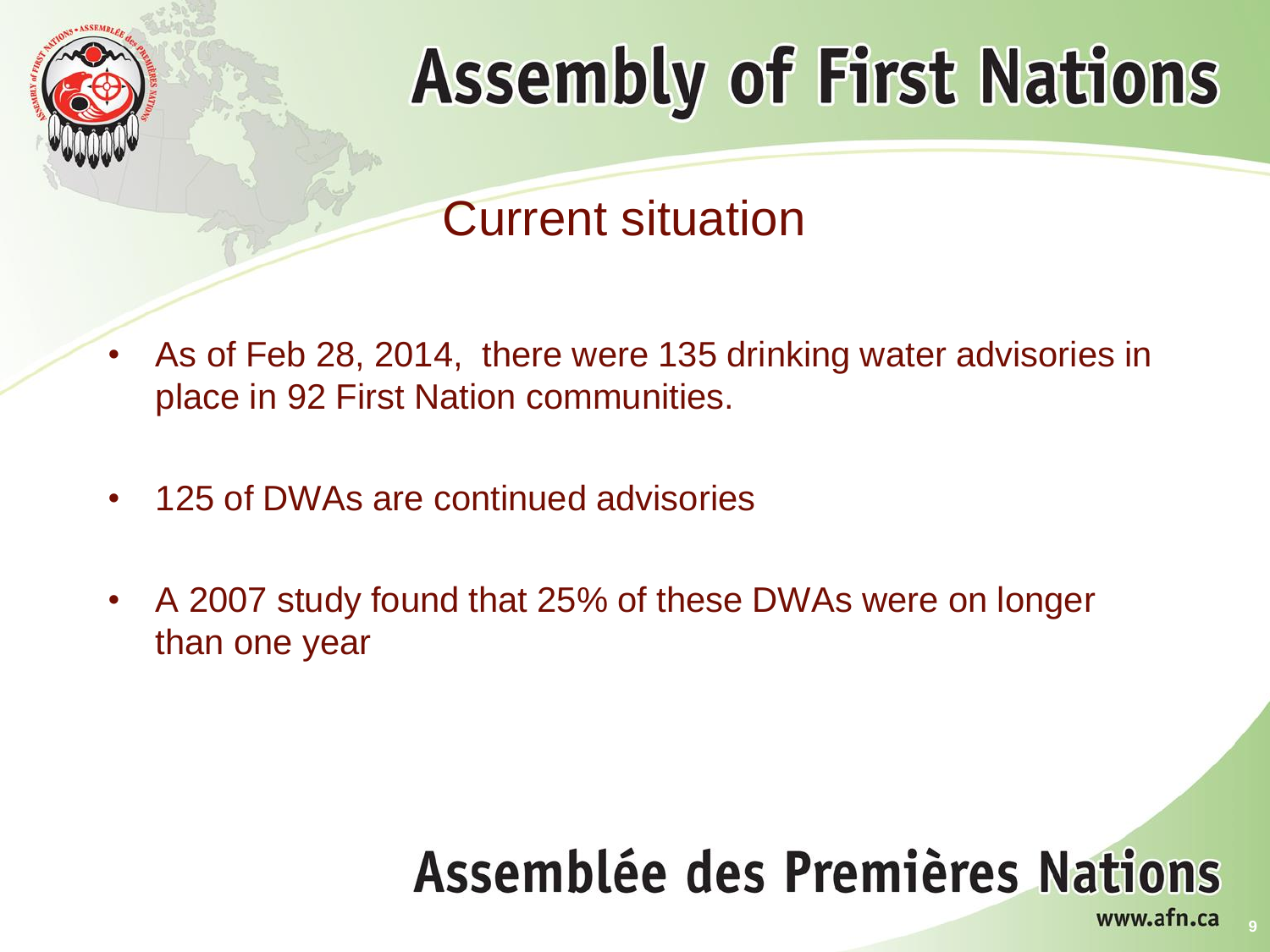

### **Challenges**

- Many First Nations do not have access to technical support
- Problems with recruitment, retention and training
- Not all have access to Circuit Rider Training program,
- Ongoing support from tribal councils and regional technical organizations,
- Recent announcement of funding cuts will limit ability of technical organizations i.e. Tribal Councils to assist
- The obstacle is seen as inadequate resources, not lack of regulation (Expert panel report 2006)